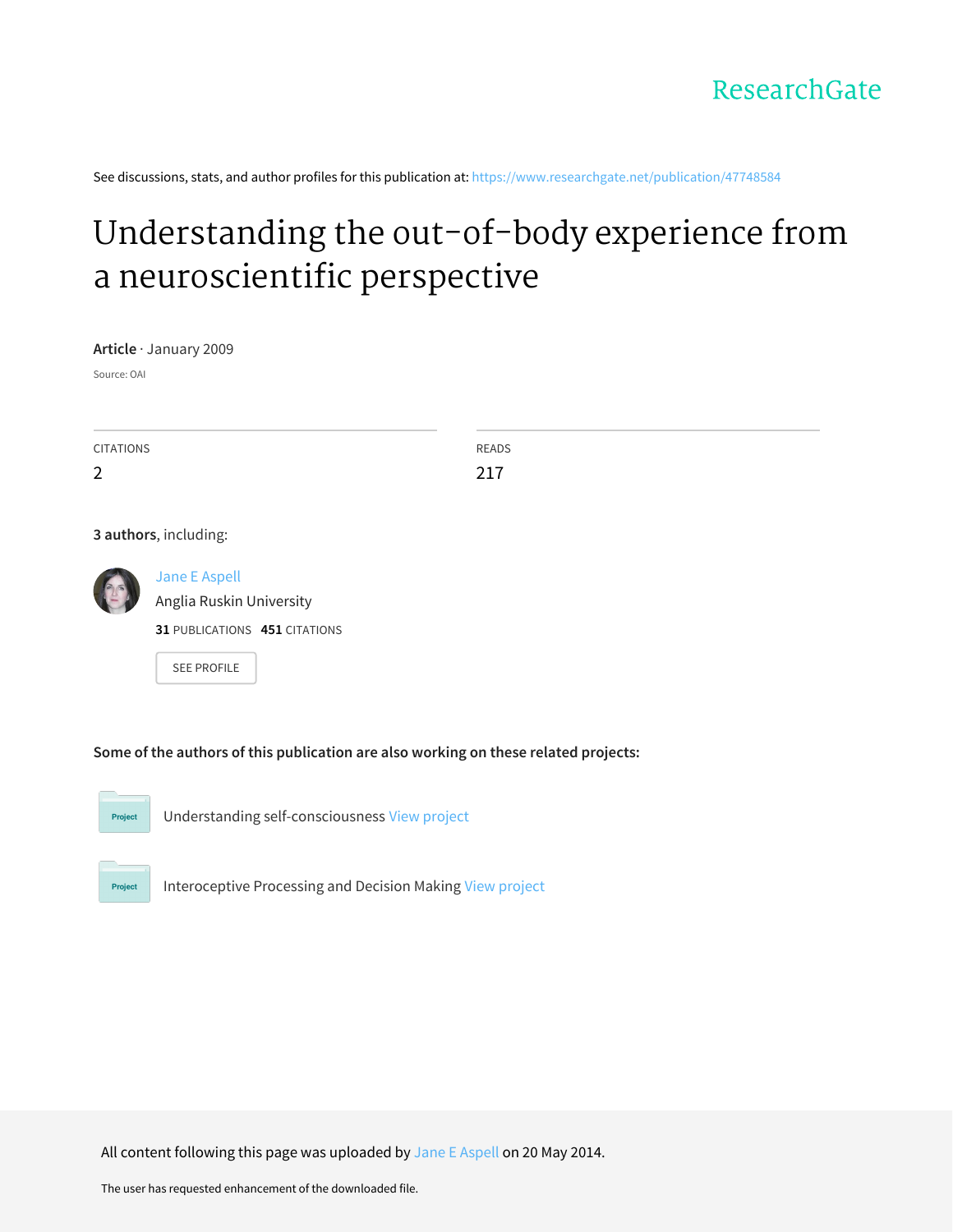*Chapter 5* 

# **UNDERSTANDING THE OUT-OF-BODY EXPERIENCE FROM A NEUROSCIENTIFIC PERSPECTIVE**

### *Jane E. Aspell and Olaf Blanke*

#### **ABSTRACT**

The self is a multifaceted entity. Studies of the self as it relates to the body (the 'bodily self') have revealed three crucial aspects of bodily self-consciousness: (1) ownership (2) self-location and (3) visuo-spatial perspective. The normal bodily self includes the representation of an owned body (1), and the self is experienced as being localized within this owned body (embodied), at a definite location in space (2). Moreover, in healthy humans, the external world is experienced *from* this location, i.e. consciousness has an inherent visuo-spatial perspective (3) whose origin normally coincides with self-location. Scientists have only very recently begun to investigate the links between these different aspects and their underlying neural bases (Arzy, Seeck, Ortigue, Spinelli, & Blanke, 2006a; Aspell, Lenggenhager, & Blanke, 2009; Ehrsson, 2007; Ehrsson & Petkova, 2008; Lenggenhager, Mouthon, & Blanke, 2009; Lenggenhager, Tadi, Metzinger, & Blanke, 2007). Here we argue that the scientific understanding of the bodily self can be informed by the study of OBEs because these aspects of the self are experienced as spatially distinct from the physical body during these experiences (Blanke, Landis, Spinelli, & Seeck, 2004). How is it possible that these features of the bodily self can 'come apart' in an OBE? The study of what causes them to dissociate in an OBE and the examination of how these aspects of the bodily self relate to behavior and neural processing in healthy subjects will provide important insights into how these aspects of self are related: phenomenally, behaviorally and neurally.

### **INTRODUCTION**

If you ever had the experience of lying in bed, about to fall asleep, when suddenly you had the distinct impression of floating up near the ceiling and looking back down at your body on the bed, then it is likely that you had an out-of-body experience (OBE). Here is a description of an OBE by Sylvan Muldoon, one of the first authors to describe his own OBEs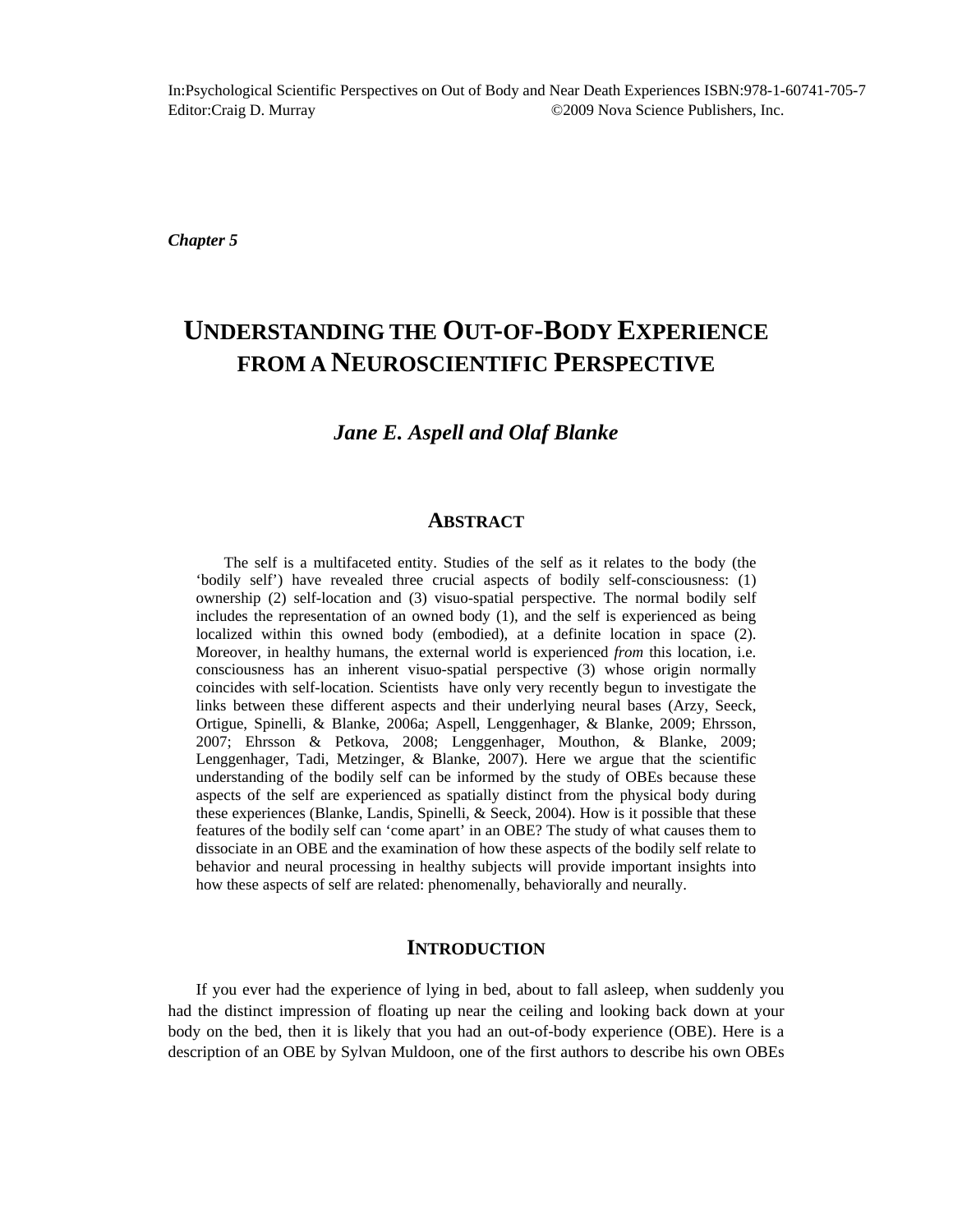(and those of others) in great detail: *"I was floating in the very air, rigidly horizontal, a few feet above the bed […] I was moving toward the ceiling, horizontal and powerless […] I managed to turn around and there […] was another 'me' lying quietly upon the bed"*  (Muldoon & Carrington, 1929) (Fig.1)*.* 



Figure 1. Depiction of the phenomenology of the OBE with elevated self-location (the light upper body), visuo-spatial perspective, and autoscopy (the body shown on the bed). [Modified version of a figure from (Muldoon & Carrington, 1929)]

OBEs are bizarre departures from normal human experience but they are much more than a mere curiosity for science and the humanities: an OBE is effectively a breakdown of the bodily self, thus the study of this phenomenon is likely to lead to insights into the bodily foundations of self-consciousness. OBEs can be characterized by three phenomenological elements: the impression (1) that the self is localized outside one's body (disembodiment or extracorporeal self-location), (2) of seeing the world from an extracorporeal and elevated perspective, and (3) of seeing one's own body from this perspective (Blanke et al., 2004; Irwin, 1985). OBEs are striking phenomena because they challenge our everyday experience of the spatial unity of self and body,: the experience of a "real me" that 'resides' in my body and is the subject or "I" of experience and thought (Blackmore, 1982).

OBEs have been reported since time immemorial and have been estimated to occur in about 5% of the general population (Blackmore, 1982; Irwin, 1985). OBEs also occur in various medical conditions (Blanke et al., 2004), and several precipitating factors have been determined including certain types of neurological and psychiatric disease. In healthy subjects they may also occur during hypnagogic and hypnopompic hallucinations (Cheyne & Girard, 2009; Terhune, 2009). They can also occur in cases of awareness during general anesthesia, sensory deprivation, marijuana use, rapid body position changes (as during falls or car accidents) and extreme fear (Bünning & Blanke, 2005). To date, only a few neurological and neuroscientific investigations have been carried out on OBEs, probably because, in general, they occur spontaneously, are of short duration, and happen only once or twice in a lifetime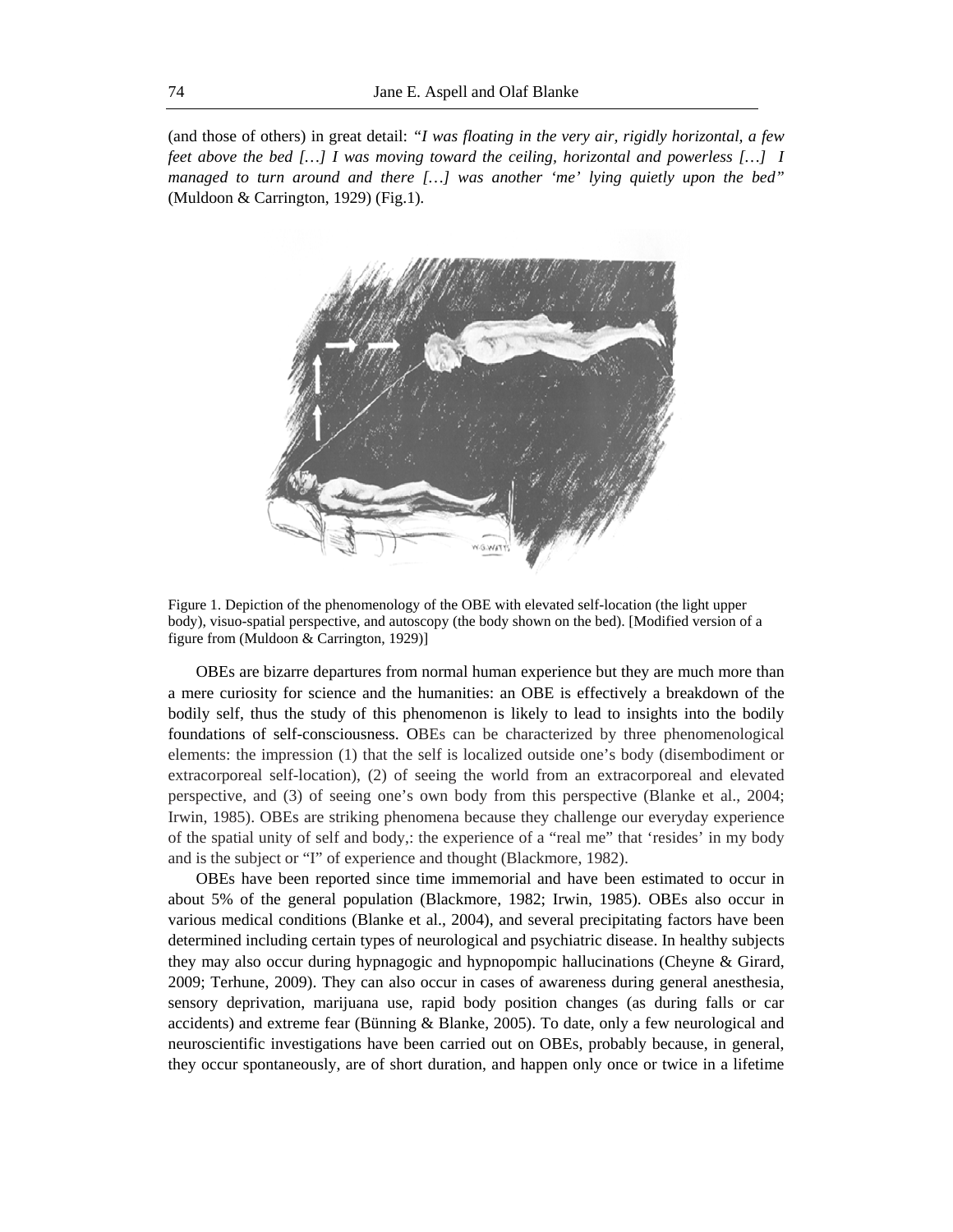(Irwin, 1985). Investigations of neurological patients with OBEs have several advantages as OBEs in patients may occur repeatedly, sometimes in quick succession, and in rare instances can be induced by electrical stimulation of the brain (Blanke, Ortigue, Landis, & Seeck, 2002; De Ridder, Van Laere, Dupont, Menovsky, & Van de Heyning, 2007; Penfield, 1955). An individual undergoing an OBE usually experiences a dissociation between his self-location and his visuo-spatial perspective with respect to the felt and/or seen location of his own body – in other words, he perceives his own body (and the world) from a spatial location that does not coincide with the felt and seen position of his body (Blanke et al., 2004; Blanke & Mohr, 2005; Brugger, Regard, & Landis, 1997). In OBEs the origin of the visuo-spatial perspective is co-localized with self-location (as it is for healthy subjects), but the body is experienced at a different location. What causes this dissociation of unity between self and body? In this chapter we will present a description of the neurology and neuroscience of OBEs and we will argue that studying OBEs and their involved brain mechanisms provide unique opportunities for gaining a scientific understanding of the bodily self. We will also present recent findings from studies with healthy subjects which have sought to simulate, via controlled experimental manipulations, some of the aspects of the out-of-body experience, in order to understand the role of multisensory integration in OBEs and more generally, in bodily self-representation.

#### **THE OUT-OF-BODY EXPERIENCE: ETIOLOGY AND ANATOMY**

Out-of-body experiences have been reported to occur in various generalized and focal diseases of the central nervous system. OBEs associated with focal damage typically occur in cases of epilepsy, traumatic brain injury, vascular brain damage and migraine (Devinsky, Feldmann, Burrowes, & Bromfield, 1989; Kölmel, 1985; Lippman, 1953; Todd & Dewhurst, 1955). Generalized neurological etiologies include generalized epilepsy, cerebral infections (e.g. meningitis and encephalitis) and intoxication (Blanke et al., 2004; Brugger et al., 1997; Dening & Berrios, 1994; Devinsky et al., 1989; Hécaen & Ajuriaguerra, 1952; Lhermitte, 1939). OBEs of focal origin mainly implicate posterior regions of the brain and some authors have suggested a primary involvement of either the temporal or parietal lobe (Blanke et al., 2004; Devinsky et al., 1989; Hécaen & Ajuriaguerra, 1952; Todd & Dewhurst, 1955). There is no consensus on whether the left or right hemisphere is more involved in OBEs: some authors found no hemispheric predominance (Dening & Berrios, 1994; Devinsky et al., 1989; Hécaen & Ajuriaguerra, 1952) but others have suggested that the right hemisphere is more implicated (Brugger et al., 1997; Grüsser & Landis, 1991)**.** More recently, Blanke and colleagues (Blanke et al., 2004) argued for a crucial role for the cortex at the temporo-parietal junction (TPJ; Fig.2) of the right hemisphere. The crucial role of the right TPJ has been suggested because lesion overlap in several patients with OBEs centered on this region (Blanke et al., 2004; Blanke & Mohr, 2005), electrical stimulation of this region can give rise to OBE-like experiences (Blanke et al., 2002; De Ridder et al., 2007; Penfield & Erickson, 1941), and because the TPJ is activated during mental imagery of disembodied self-location (Arzy, Thut, Mohr, Michel, & Blanke, 2006b).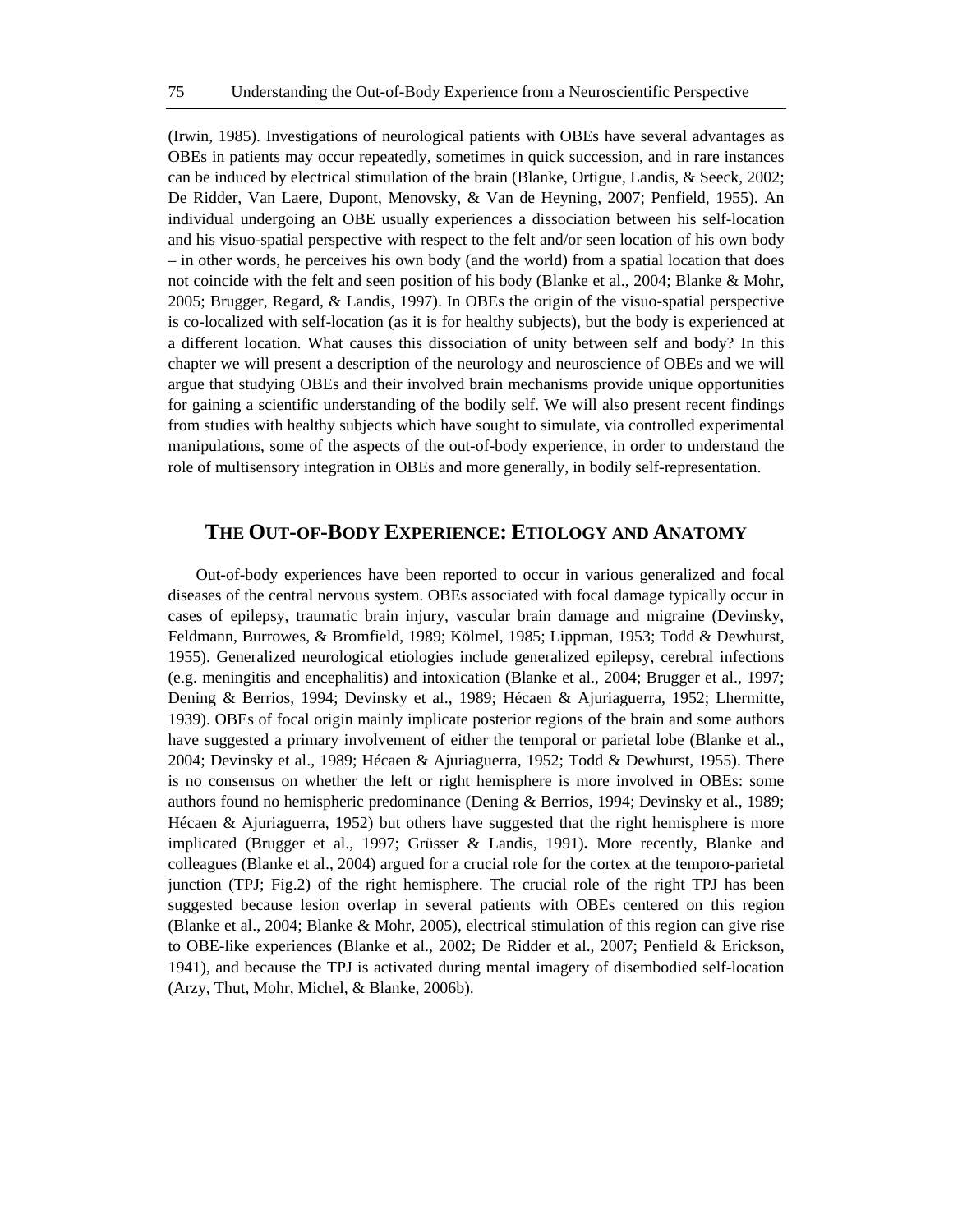

A.



Figure 2(A). Mean lesion overlap analysis of five patients from (Blanke et al., 2004). Each color represents a different patient Mean overlap analysis is centered on the TPJ. [Modified version of a figure from (Blanke et al., 2004)] (B) - Mean lesion locations in patients with autoscopic hallucinations and out-of-body experiences. Lesion locations of eight patients with autoscopic hallucination (Blanke & Castillo, 2007) are represented by the light yellow color with the region of maximum overlap - in a dark yellow color – centering on temporo-occpital and parieto-occipital cortex. In contrast, the centre of lesion overlap for a group of patients with OBEs (Blanke & Mohr, 2005) is at the temporo-parietal junction (dark pink color). [Modified version of a figure from (Blanke & Castillo, 2007)]

Other work suggests that damage to certain subcortical structures such as the brainstem and the spinal cord may also be associated with OBEs. OBEs frequently occur during dreams (Green, 1968; Muldoon & Carrington, 1929) and it has been hypothesized that the generalized paralysis that occurs during REM-sleep dreams might be a precipitating factor of such OBEs (Bünning & Blanke, 2005). In keeping with this, other studies found that subjects with near death experiences that include OBEs commonly have sleep paralysis (Nelson, Mattingly, Lee, & Schmitt, 2006; Nelson, Mattingly, & Schmitt, 2007; see also Dieguez & Blanke, 2008). It has also been speculated that bodily mechanisms related to abnormal motor and somatosensory signals may lead to OBEs during general anesthesia (Bünning & Blanke, 2005). In general anesthesia, somatosensory and motor signals from the body are disturbed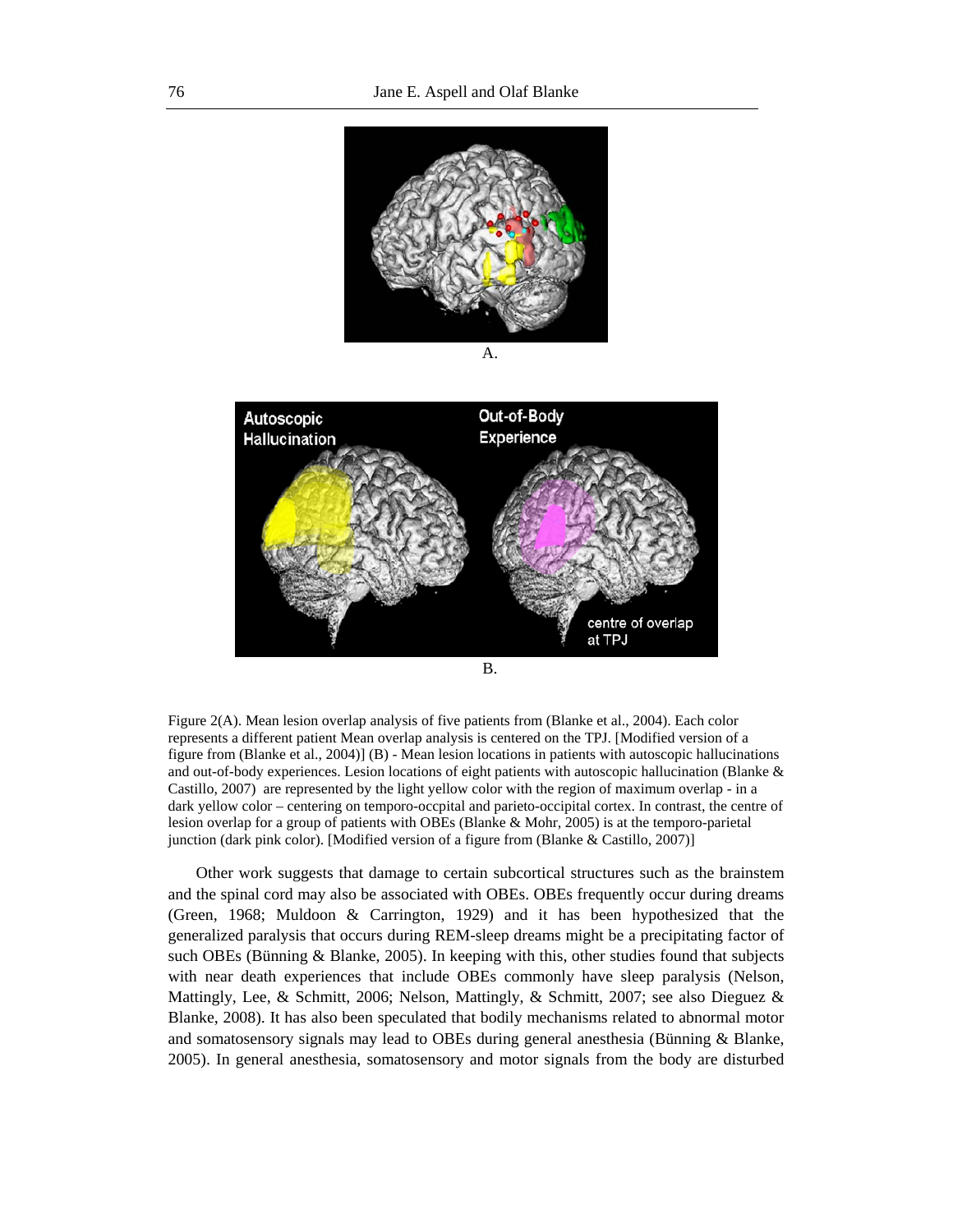due to the application of muscle relaxants while the patient is in a state of partial awareness. The resulting conflicting condition (partial awareness combined with abnormal somatosensory and motor signals) has been proposed as one of the main patho-mechanisms for awareness during general anesthesia (Blacher, 1975; Moerman, Bonke, & Oosting, 1993; Sandin, Enlund, Samuelsson, & Lennmarken, 2000; Spitellie, Holmes, & Domino, 2002) and might also account for OBEs in these circumstances (Bünning & Blanke, 2005). Thus, disturbed somatosensory and sensorimotor signals from large parts of the body in (1) tetraplegia with severe somatosensory loss, (2) general anesthesia (Moerman et al., 1993), and (3) during sleep paralysis (Nelson et al., 2006) seem to disturb the integration of multisensory body-related information in personal space due to interference with brainstem, spinal cord and peripheral nervous system signaling information from the somatosensory and motor systems. As REM intrusions or sleep paralysis have been linked to damage or interference with brainstem mechanisms, the recent observation of an OBE following a spinal cord lesion (Overney, Arzy, & Blanke, 2009) implicates cervical spinal cord mechanisms. OBEs during general anesthesia and in patients suffering from Guillan-Barré syndrome (Cochen et al., 2005) even point to the implication of the peripheral nervous system.

### **MULTISENSORY DIS-INTEGRATION IN OBES**

The anatomical, phenomenological and behavioral data collected from patients has led to the hypothesis that the abnormal perceptions in OBEs are due to selective deficits in integrating multisensory body-related information into a single coherent neural representation of one's body and its position in extra-personal space (Blanke et al., 2004; Blanke & Mohr, 2005). This theory extended previous propositions made for the related phenomena of phantom limb sensations (Brugger, 2002; Brugger et al., 1997) and synesthesia (Irwin, 1985). Furthermore, the OBE deficits have been attributed to abnormal processing at the TPJ, as mentioned earlier, TPJ lesions are found in patients with OBEs (Blanke et al., 2004; Blanke & Mohr, 2005) and neuroimaging studies (Arzy et al., 2006b; Blanke et al., 2005; Vallar et al., 1999) have shown that this region plays an important role in multisensory integration, embodiment and in generating an egocentric perspective in healthy subjects (see also Bremmer, Schlack, Duhamel, Graf, & Fink, 2001; Calvert, Campbell, & Brammer, 2000; and Leube et al., 2003).

More precisely, Blanke and colleagues (Blanke et al., 2004; Blanke & Mohr, 2005) have proposed that OBEs occur when there is (1) a disintegration in own-body (personal) space because of incongruent tactile, proprioceptive and visual inputs alongside (2) a disintegration between personal and extrapersonal space due to incongruent vestibular and visual inputs. They further suggested that the phenomenological variation between different types of autoscopic phenomena - the group of illusions that affect the experience of the entire body and include OBEs, heautoscopy and autoscopic hallucination - can be explained by different levels of vestibular disturbance. Vestibular dysfunction is greatest in OBEs, which are strongly associated with feelings of floating and elevation (usually absent in autoscopic hallucinations (Blanke et al., 2004)). During autoscopic hallucinations patients see their body in extrapersonal space, but there is no disembodiment and no self-attribution (ownership) of the illusory extracorporeal body (Blanke et al., 2004; Brugger et al., 1997). The pronounced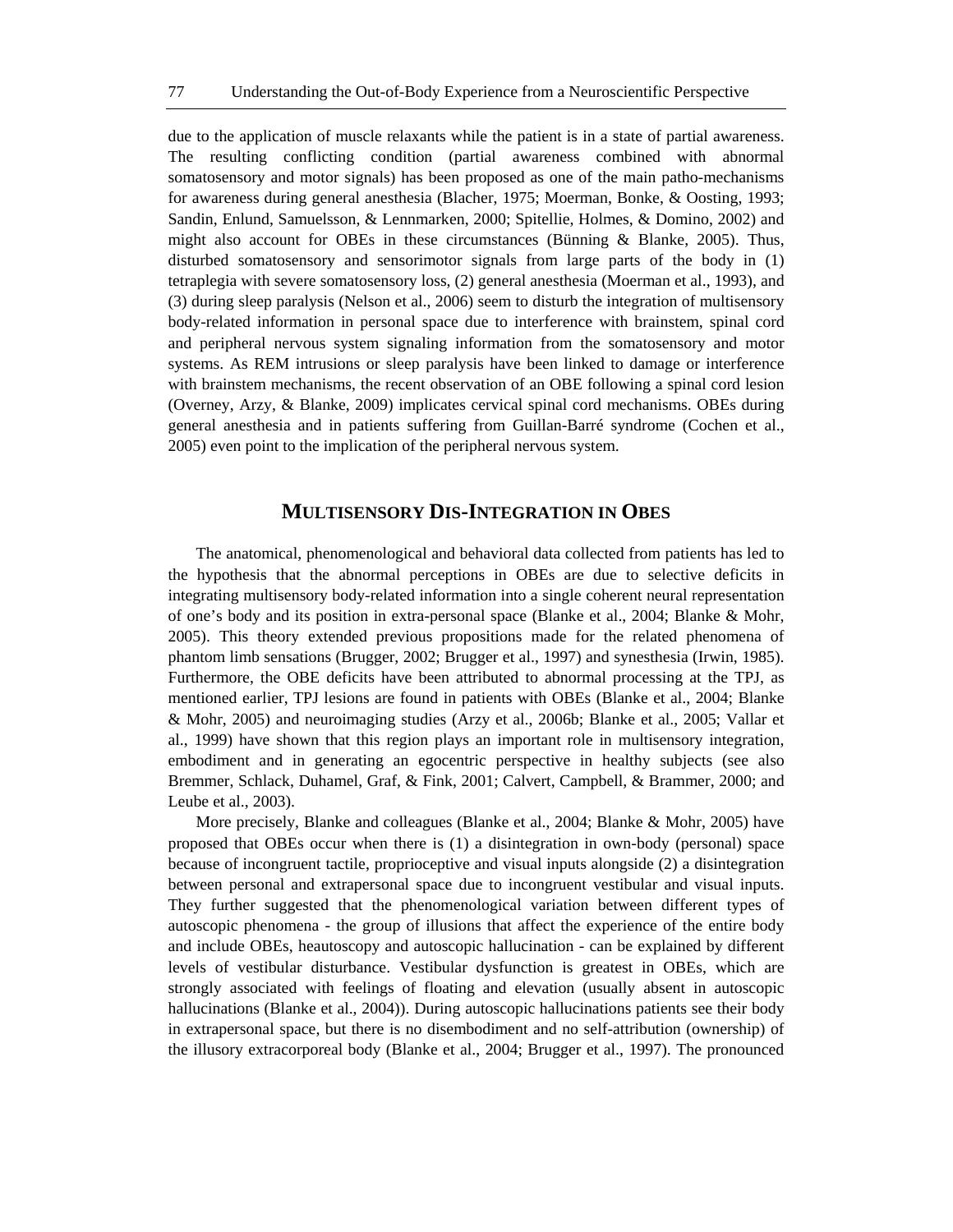vestibular disturbance in OBEs fits with the greater implication of the TPJ in this disorder (Blanke & Mohr, 2005; Lopez, Halje, & Blanke, 2008), as the core region of vestibular cortex is located in the TPJ (Brandt & Dieterich, 1999; Fasold et al., 2002; Lobel, Kleine, Bihan, Leroy-Willig, & Berthoz, 1998).

#### **EMPIRICAL STUDIES OF THE BODILY SELF IN HEALTHY SUBJECTS**

How can the relations between the different aspects of the bodily self that are dissociated in OBEs be investigated in healthy subjects in the research laboratory? Two groups (Ehrsson, 2007; Lenggenhager et al., 2007) separately developed novel techniques to dissociate (1) the location of the physical body, (2) the location of the self (self-location), (3) the location of the origin of the visuo-spatial perspective, and (4) self-identification. Both groups utilized congruent and incongruent visual-tactile stimulation to alter these four aspects of bodily selfconsciousness, thereby extending a protocol similar to that used in a related corporeal illusion - the rubber hand illusion (RHI; Botvinick & Cohen, 1998) - to the full body (see Fig. 3). The general idea in these full body studies is to mislead subjects about where they experience their body and/or self to be, and/or with what location and which body they self-identify with. To achieve this, a visual (real-time video) image of their body was presented via a headmounted-display (HMD) that was linked to a video camera that filmed their back from behind (Fig. 3). They were thus able to see themselves from an 'outside' or third-person perspective, as though they were viewing their own body from the visuo-spatial perspective of the camera. In one study (Lenggenhager et al., 2007), subjects viewed the video image of themselves (the 'virtual body') while they were stroked on their back with a stick. This stroking was felt and also seen, and the seen stroking was either synchronous with the felt stroking (i.e. the touch was seen on the same part on the body as where it was simultaneously felt) or was asynchronous with it (when a video delay was added). The stroking manipulation thus generated either congruent (synchronous) or incongruent (asynchronous) visuo-tactile stimulation, and this has been shown to affect the perception of hand ownership and hand location in the RHI (Botvinick & Cohen, 1998). It was found that (1) the illusion of selfidentification with the virtual body (i.e. global ownership, the feeling that 'the virtual body is my body') and (2) the referral of touch ('feeling the touch of the stick where I saw it touching my virtual body') were stronger when subjects were stroked synchronously than when they were stroked asynchronously (Lenggenhager et al., 2007). Self-location was also measured by passively displacing the body of the blindfolded subjects after the stroking period and then asking them to walk back to the original position. Note that, as predicted, self-location was experienced at a position that was closer to the virtual body, as if subjects were located "in front" of the position where they had been standing during the experiment. This ensemble of measures has been termed the full body illusion (FBI).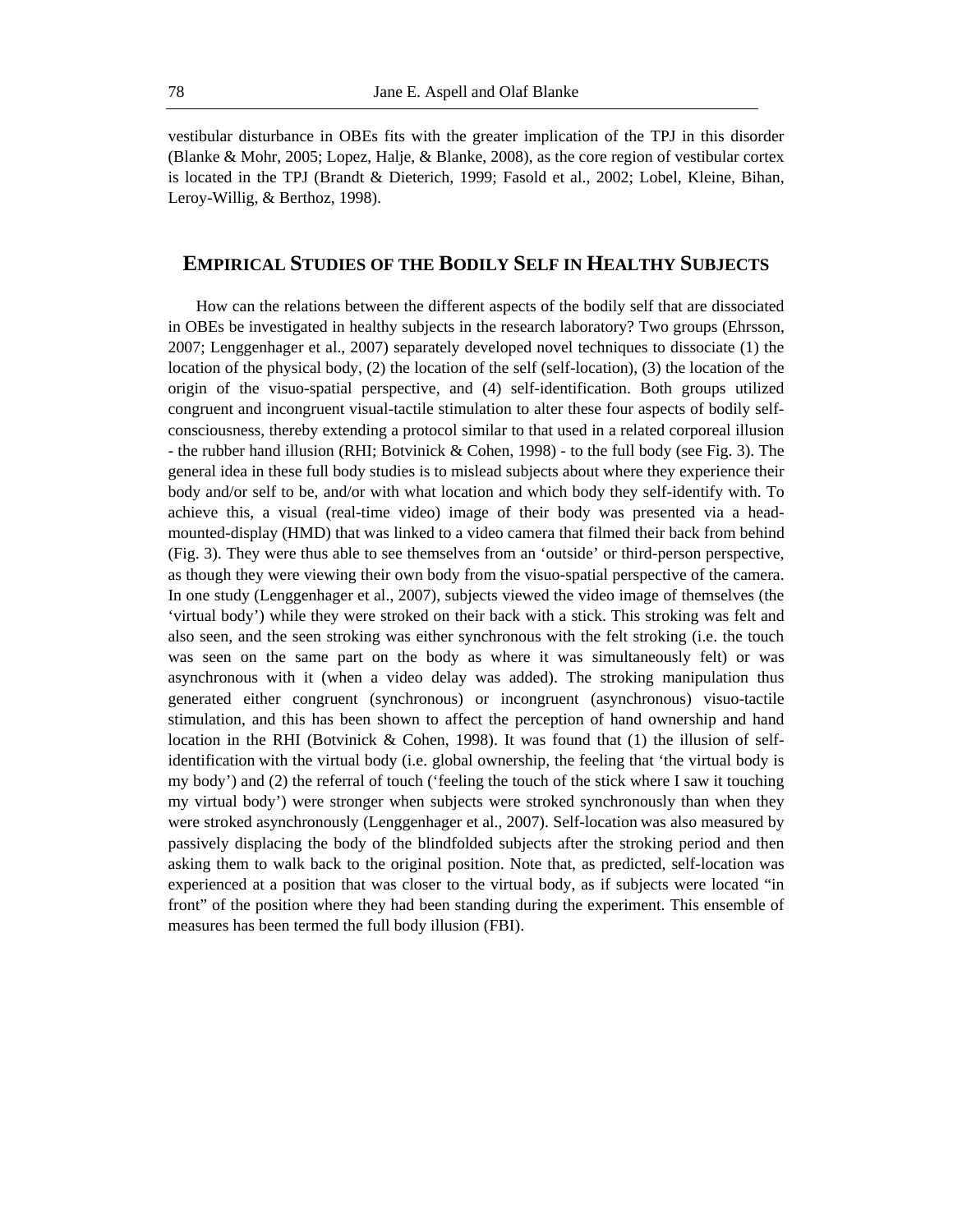

Figure 3. Experimental set-up in synchronous (back) stroking condition in (Lenggenhager et al., 2007) [top panel] and in synchronous (chest) stroking condition in (Ehrsson, 2007) [bottom panel]. In both panels the physical body of the subject is light-colored and the dark-colored body indicates the hypothesized location of the perceived body (bodily self). [Modified version of a figure from (Lenggenhager et al., 2009)]

In a related study (Ehrsson, 2007) subjects were stroked on their chest (Fig. 3). They were seated while they viewed themselves (via an HMD) from behind, and they could see a stick moving (synchronous or asynchronous with the touch) just below the camera's lens. In this case, subjects (1) felt that the stick they saw was touching their real chest, (2) selfidentified with the camera's location and felt that looking at the virtual body was like viewing the body of someone else. Self-location was not quantified in this study by using the drift measure as in (Lenggenhager et al., 2007); instead, a threatening stimulus was presented to the apparent location of the origin of the visuo-spatial perspective (just below the camera). The skin conductance response to a swinging hammer (approaching the camera) was found to be higher during synchronous stroking than during asynchronous, providing implicit physiological evidence that subjects identified and localized themselves to the position of the camera.

There were several differences in bodily experiences in these two similar set-ups, and it is worth considering what may account for these. Meyer (Meyer, 2008) proposed (in a response to these studies) that in both set-ups the brain may use at least four different sources of information to generate the conscious experience of self-location and self-identification: (1) where the body is seen (2) where the world is seen from (the origin of the visuo-spatial perspective) (3) where the touch is seen to occur and (4) where the touch is felt to occur. (Although Meyer separates (1) and (3) it is not clear that these can be classified as different cues/sources of information). These four 'cues' do not correspond in the experimental set-ups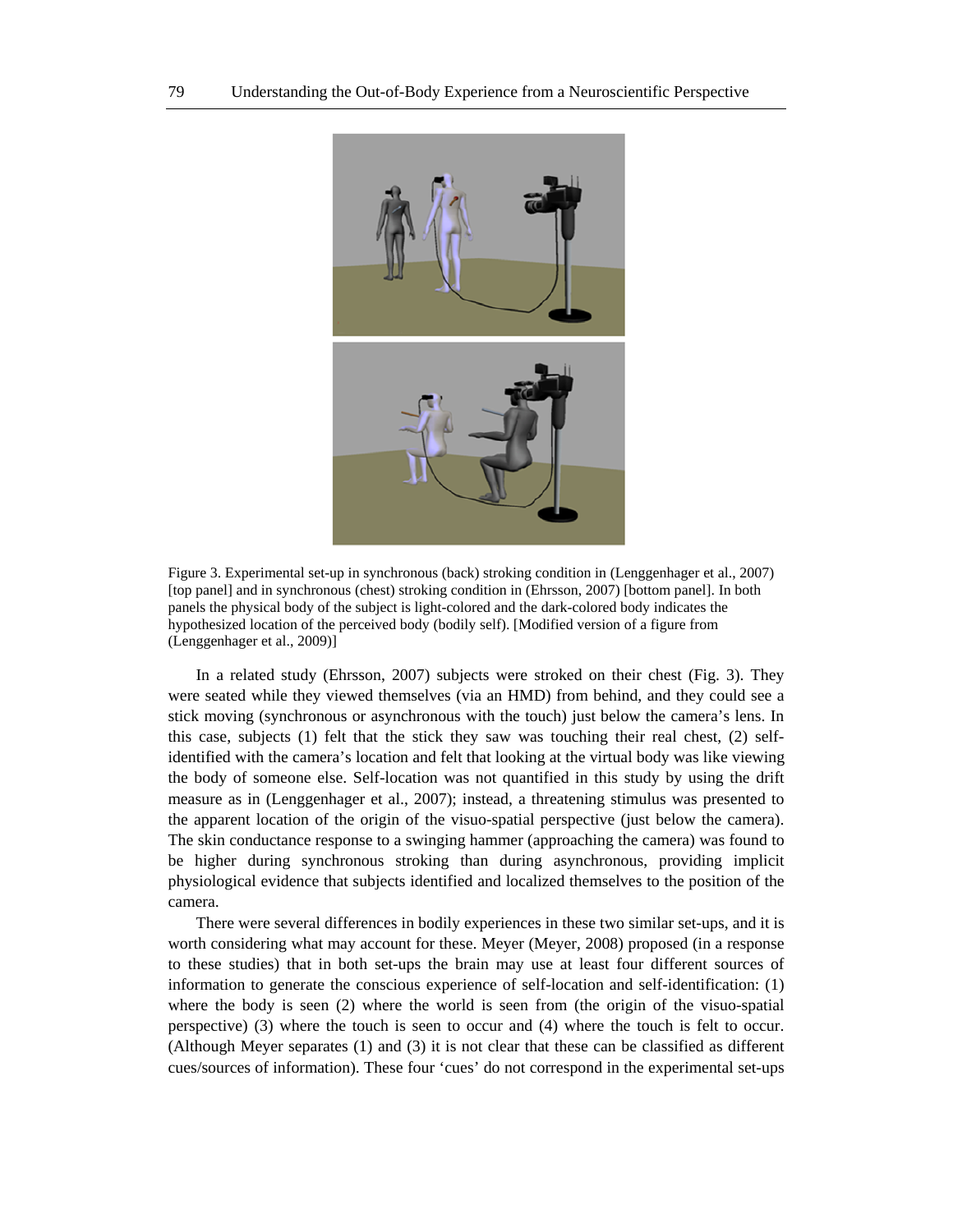(but of course in everyday life, they usually do). Meyer argued that the most important of these cues (for the conscious experience of self-location) might be where the touch is *seen* to occur (i.e. where the stroking stick is seen). He concluded this because, firstly, in neither setup did self-location (measured by drift (Lenggenhager et al., 2007) and/or questionnaire scores (Ehrsson, 2007) exactly coincide with the location where the touch was felt (i.e. where the physical body was located). Secondly, the seen location of the virtual body biased selflocation in one study (Lenggenhager et al., 2007) but not in the other (Ehrsson, 2007), and thirdly, the location of the visuo-spatial perspective corresponded to self-location in Ehrsson (2007) but not in Lenggenhager et al. (2007). However, in both cases, self-location coincided with (or more accurately, was biased towards) the location where the touch was seen to occur (i.e. the seen location of the stroking stick).

It is not very surprising that the tactile sense appears to have the weakest role in determining self-location. Touch, after all, cannot give any reliable information regarding the location of the body in external space, except via tactile contact with external surfaces. There is, however, an additional important point to consider regarding the four cues. As pointed out by Blanke et al.'s (Blanke, Metzinger, & Lenggenhager, 2008) response to (Meyer, 2008), self-location was biased towards the virtual body more when the seen stroking was synchronous with the felt stroking than when it was asynchronous. Thus, the congruence between tactile and visual input is an additional important factor in determining self-location in this context. It seems that when vision and touch are incongruent, the influence of the 'visual information about stroking' is weaker and not pre-eminent as Meyer implies. Thus in the asynchronous condition, subjects' self-location is closer to where the touch is felt (i.e. where their physical body is actually located) than it is in the synchronous condition.

It should be cautioned that, since different methods were used in these studies (Ehrsson, 2007; Lenggenhager et al., 2007) it is difficult to make meaningful, direct comparisons between them. A recent paper (Lenggenhager et al., 2009) sought to directly compare the approaches presented in these studies by using identical body positions and measures in order to quantify the conscious experience of self-identification, visuo-spatial perspective, and selflocation. The authors investigated these aspects of bodily self-consciousness while subjects were tested in the supine position (as OBEs usually occur in this position (Bünning & Blanke, 2005; Green, 1968). Subjects were again fitted with an HMD that displayed a video image of their body. Their virtual body thus appeared to be located below their physical body (see Fig.4). The dependent behavioral measure for the quantification of self-location was a new one: a 'mental ball dropping' (MBD) task in which subjects had to imagine that a ball fell from their hand, and they had to press one button when they imagined that it left their grasp, and then another button when they imagined that it hit the floor. The authors proposed that MBD estimation would be greater (i.e. the time that subjects imagined it would take for the ball to reach the ground would be longer) when subjects' self-location (where they perceived their self to be) was higher from the ground than when it was closer to the ground. The prediction in this study was that, compared to asynchronous stroking, (1) synchronous back stroking would lead to a 'downward' shift in self-location (towards the virtual body, seen as though below subjects) and an increased self-identification with the virtual body and (2) synchronous chest stroking would lead to an 'upward' shift in self-location ('away' from the virtual body seen below), and a decreased self-identification with the virtual body. As predicted, self-identification with the virtual body and referral of touch to the virtual body were found to be greater during synchronous than during asynchronous *back* stroking. In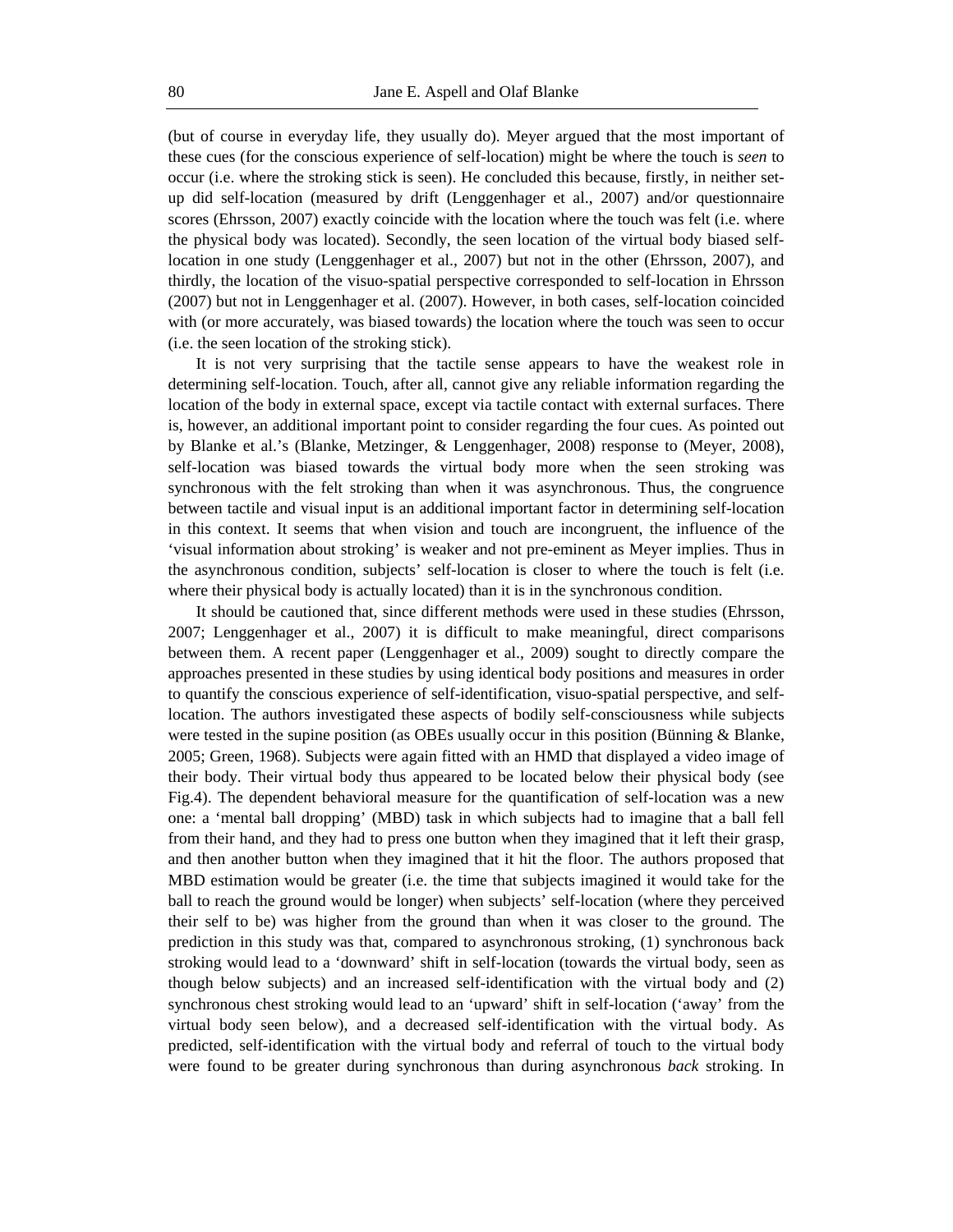contrast, during synchronous *chest* stroking there was decreased self-identification with the virtual and decreased illusory touch. The MBD time estimates (quantifying self-location) were lower for synchronous back stroking than synchronous chest stroking, suggesting that, as predicted, self-location was more biased towards the virtual body in the synchronous back stroking condition and relatively more towards the location of the visuo-spatial perspective in the synchronous chest stroking condition. This study confirmed the earlier suggestion that self-location and self identification are strongly influenced by where the stroking is seen to occur. Thus, self-location was biased towards the virtual body located as though below (or in front) when subjects were stroked on the back, and biased towards the location of the visuospatial perspective (behind/above the virtual body) when subjects were stroked on their chests.



Figure 4. Experimental set-up in synchronous (back) stroking condition [top panel] and synchronous (chest) stroking condition [bottom panel] in (Lenggenhager et al., 2009). The subject was filmed from above and viewed the scene via an HMD. The light-colored body indicates where the subjects' real body was located and the dark-colored body, the hypothesized location of the perceived body (bodily self). [Modified version of a figure from (Lenggenhager et al., 2009)]

It is notable that the subjective upward drift in self-location during synchronous chest stroking was correlated with sensations of elevation and floating (as assessed by questionnaires). This suggests that when subjects adopt a relaxed prone position synchronous visual-tactile events may interfere with vestibular processing. The importance of vestibular (otolith) input in abnormal self-location has already been demonstrated (Blanke et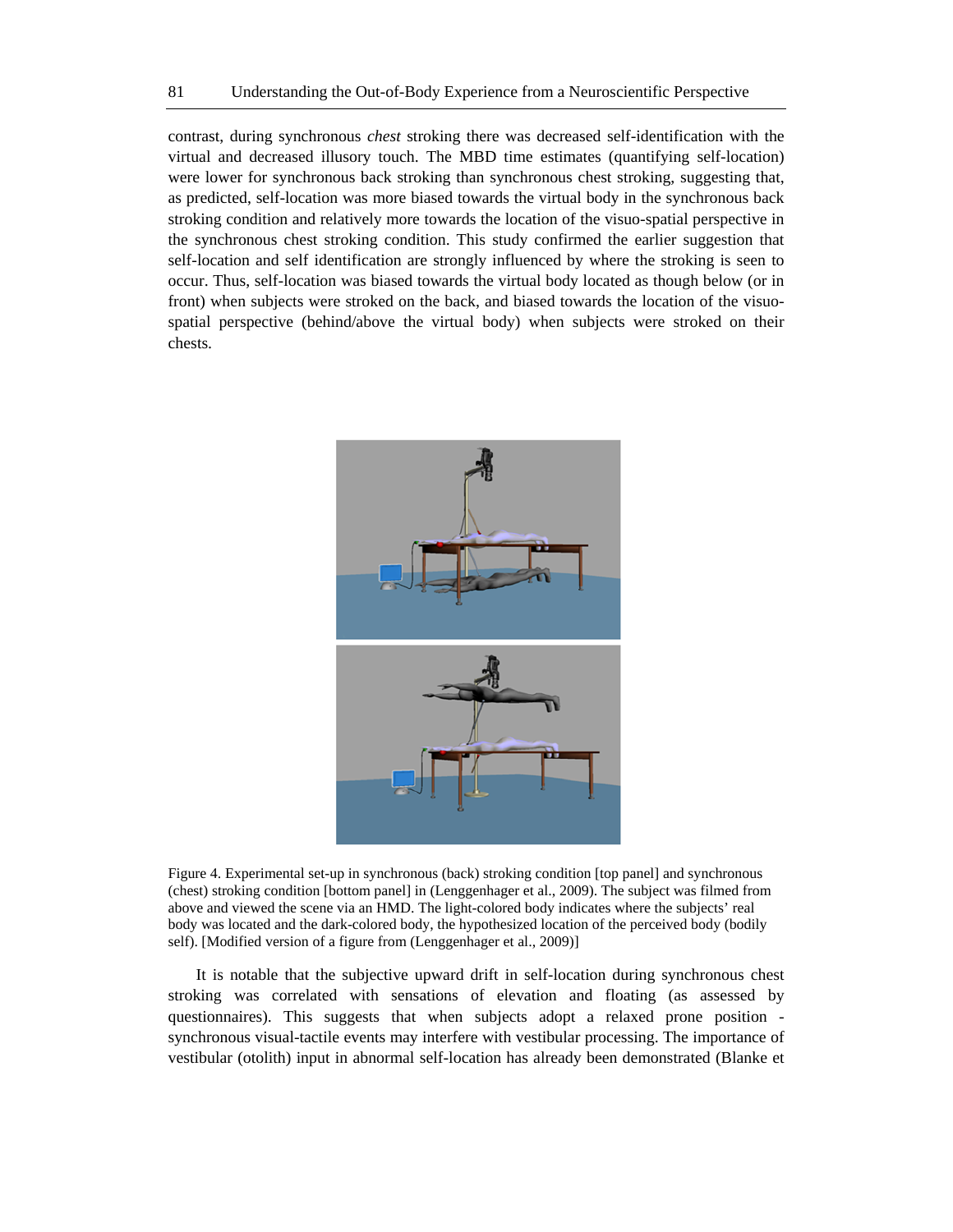al., 2002; Blanke et al., 2004). Furthermore, there is evidence that vestibular cues may interfere with body and self-representation (Le Chapelain, Beis, Paysant, & Andre, 2001; Lenggenhager, Lopez, & Blanke, 2008; Sang, Jauregui-Renaud, Green, Bronstein, & Gresty, 2006). The relatively motionless prone body position of the subjects in this study would have minimized vestibular sensory updating and thus may have further contributed to the occurrence of such vestibular sensations, highlighting their potential relevance for bodily selfconsciousness and OBEs (see also Lopez et al., 2008; Schwabe & Blanke, 2008).

# **VISUO-TACTILE INTEGRATION, OWNERSHIP AND SELF-IDENTIFICATION**

What explains the importance of the synchrony of tactile and visual inputs for selflocation? The role of visuo-tactile congruence has been studied for a related, though not identical phenomenon: the rubber hand illusion (RHI) (Botvinick & Cohen, 1998). In the RHI, a subject watches a fake hand that is being stroked by a paintbrush in synchrony with stroking on his own (occluded) corresponding hand. This can induce the illusion that the touch is felt in the fake hand and that the fake hand 'feels like it's my hand' (illusory ownership or self-attribution (Botvinick & Cohen, 1998; Ehrsson, Spence, & Passingham, 2004; Tsakiris & Haggard, 2005)). There is also a mislocalization of the subject's hand towards the fake hand (drift). The illusory ownership, tactile mislocalization and drift are all abolished when the stroking is asynchronous (Austen, Soto-Faraco, Enns, & Kingstone, 2004; Botvinick & Cohen, 1998; Ehrsson et al., 2004; Tsakiris & Haggard, 2005). It seems that the temporal congruence of the visual-tactile events is necessary for the change in felt arm position and ownership of the rubber hand to occur.

A recent paper on the RHI (Makin, Holmes, & Ehrsson, 2008) proposed an explanatory model that implicates the role of multimodal integration within peri-hand space. In this model, visual information about hand position is weighted more highly (especially when the hand is not moving) than information from other modalities (most likely because vision is superior at representing spatial location than proprioception). Because of the dominance of vision, the brushstrokes that are seen to occur on the rubber hand are processed as though they are occurring near the real hand, i.e. the central representation of the location of the hand is shifted towards the rubber hand (Lloyd, 2007). Given the temporal congruence of the seen and felt stroking these inputs are integrated together as a coherent multisensory event in spatial co-ordinates that are shifted towards those of the rubber hand. The authors propose that this may result in the sensation of touch being referred to the rubber hand. According to this model, it is the referral of touch that induces the feeling of ownership for the rubber hand. It should be noted that this direction of causality, although plausible in principle, has yet to be verified experimentally. Note also that the size of the drift is generally quite small compared to the actual distance between the fake and real hand.

It is possible that similar mechanisms could explain some aspects of the 'full body illusion' (FBI), but there are likely to be several important conceptual, behavioral, and neurobiological differences. The finding that in the FBI there appears to be referral of touch to a virtual body viewed as though at a distance of two meters away is in contrast to the finding that the RHI is abolished simply by changing the posture of the rubber hand to an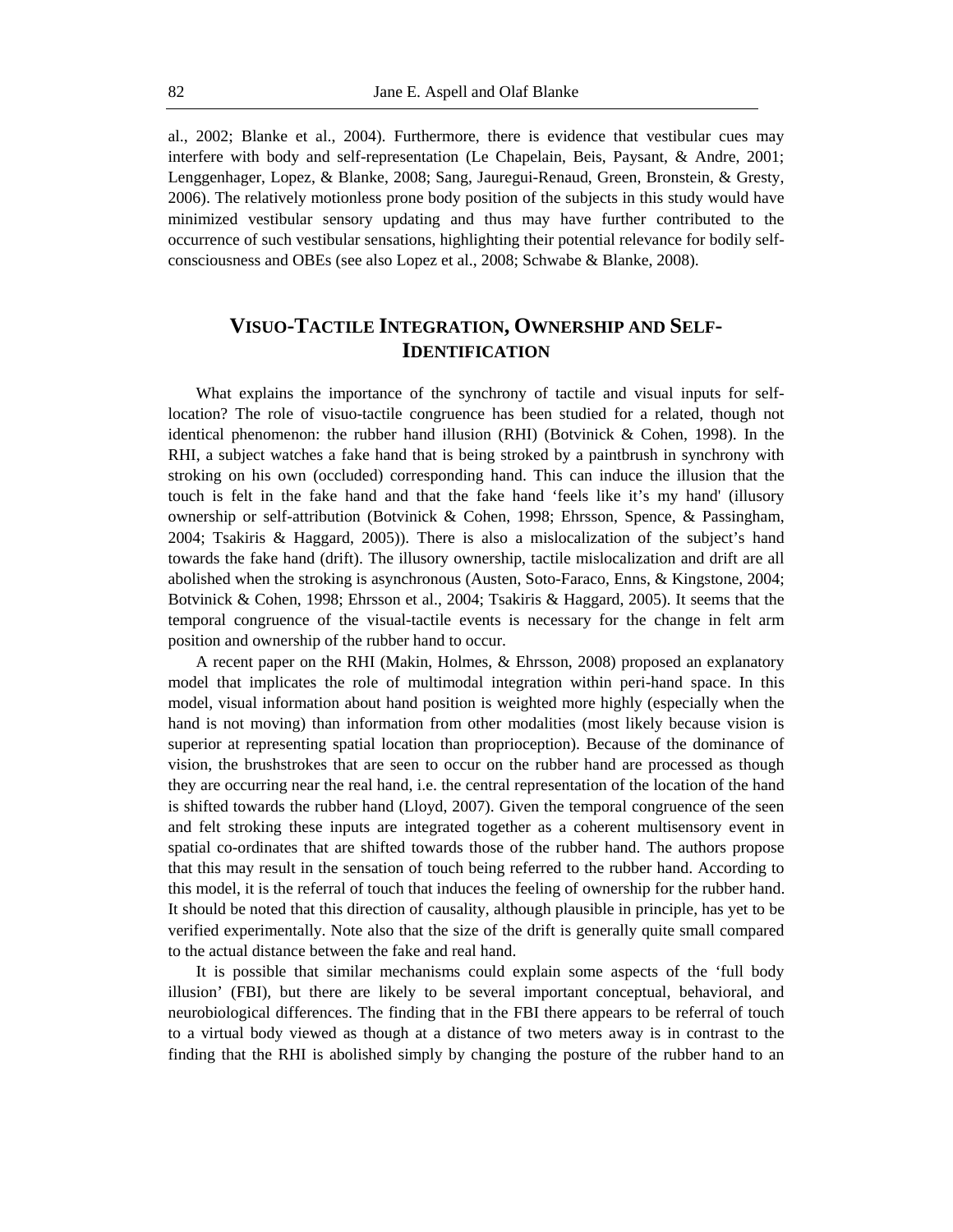implausible one (Tsakiris & Haggard, 2005). Viewing one's body from an external perspective at two meters distance is even less 'anatomically plausible' than a rubber hand with a misaligned posture, therefore it is perhaps surprising that the FBI occurs under such conditions. But perhaps this illustrates that the constraints operating in the FBI are in certain ways markedly different to those operating in the RHI. They appear similar in that there is a dependence of the strength of both illusions on the temporal congruence between seen and felt stroking. However, the constraints regarding the spatial relations between the location of the origin of the visuo-spatial perspective and the rubber hand are different to those between the location of the origin of the visuo-spatial perspective and the location of the seen virtual body. Moreover, in the RHI it is the hand with respect to the bodily self that is mislocalized. In the FBI the entire body (in effect, the bodily self) is mislocalized within external space. It is therefore to be expected that the spatial constraints operating in these two illusions should differ. Could it be that the 'volume' of peripersonal space (including personal space) is 'relocated' within extrapersonal space during the FBI? What exactly is the role of vestibular cues in these changes, and how do these changes relate to other aspects of the self, such as cognitive and conceptual aspects (Blanke & Metzinger, 2009)? At present we can only make very preliminary speculations.

## **THE MULTIMODAL FIRST- PERSON PERSPECTIVE**

We have seen how the visuo-spatial perspective can be dissociated from self-location in healthy subjects (Lenggenhager et al., 2007), has this also been reported in patients with own body illusions such as OBEs and autoscopic hallucinations? A recent neurological study (De Ridder et al., 2007) showed that after a patient (with tinnitus) received electrical brain stimulation at the right TPJ he experienced an OBE during which his self-location was dissociated from his visuo-spatial perspective. The patient visually perceived the environment from his normal visuo-spatial perspective and not from a disembodied perspective, as is classically reported by people with OBEs. Furthermore, patients with heautoscopy – another type of autoscopic phenomenon - may experience two rapidly alternating visuo-spatial perspectives (and self-locations), leaving them confused about where their self is localized (Blanke et al., 2004; Brugger, Agosti, Regard, Wieser, & Landis, 1994). In such patients, the visuo-spatial perspective may sometimes even be experienced at two positions at the same time and this is often associated with feelings of bi-location: the experience of a duplicated or split self (i.e. not 'just' a split between body and self as in OBEs; see also Lopez et al., 2008). The visuo-spatial perspective is perhaps the only perspective that usually comes to mind, and yet vision is not the only modality with an inherent 'perspectivalness' (Metzinger, 2003; Metzinger, Rahul,  $\&$  Bikas, 2007) – there is also an auditory perspective (and also "perspectives" based primarily on proprioceptive and motor signals; (Schwabe & Blanke, 2008)). Sounds are heard as occurring in spatial locations that are always in spatial relation to the bodily self. Again, in healthy subjects the auditory perspective and visual perspective are spatially congruent, and yet patients with heautoscopy may describe spatial incongruence between both perspectives (for further examples and discussion see (Blanke et al., 2004; Blanke & Metzinger, 2009).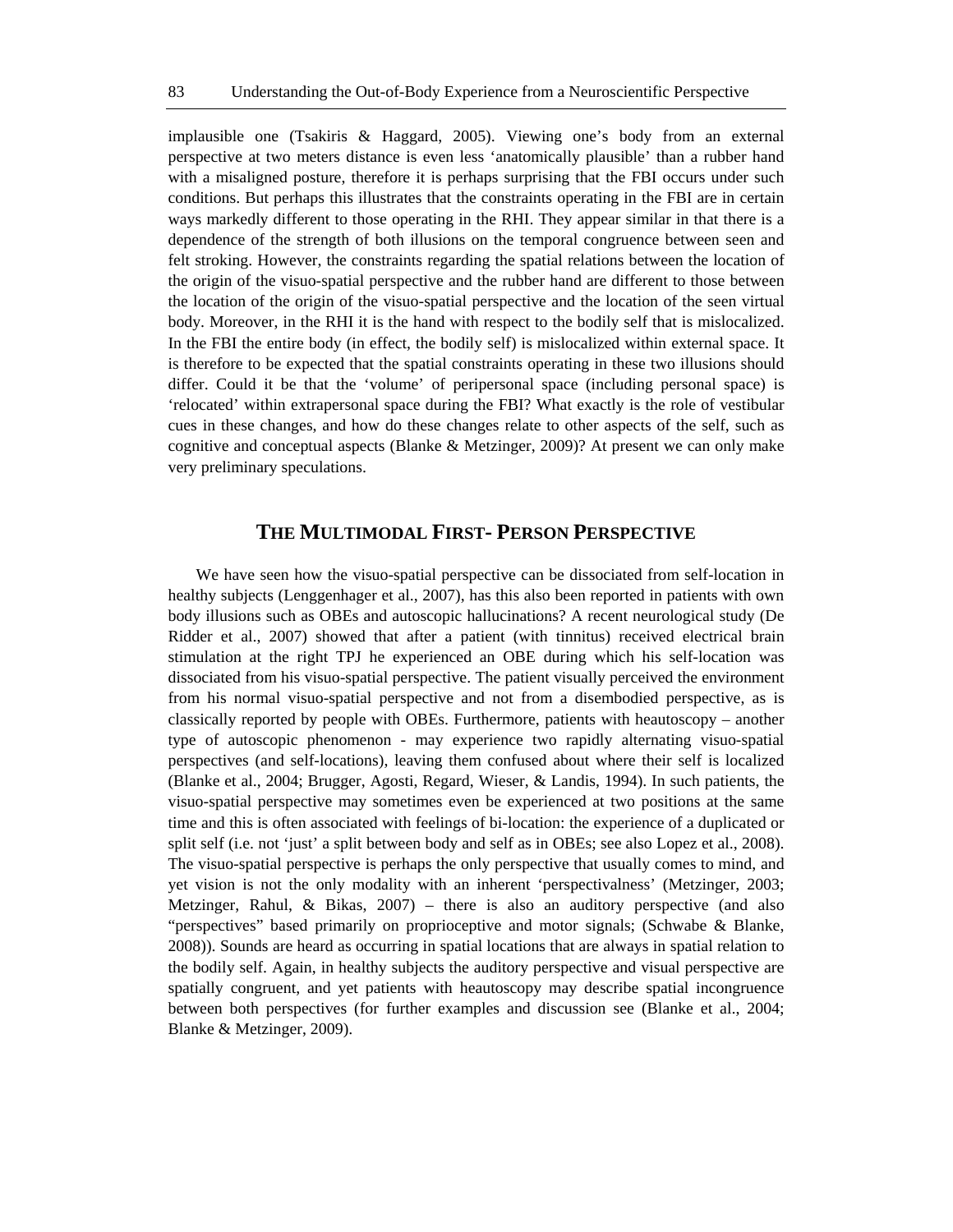#### **CONCLUSION**

Studies of OBEs have strongly influenced our scientific thinking on the nature of bodily self-consciousness. They have highlighted the fact that bodily self-consciousness can be broken down into several components, and the phenomenology of OBEs demonstrates that these components are dissociable, suggesting that they may have distinct neural bases. The investigation of OBEs has therefore inspired the first empirical studies on the global bodily self and the experimental findings so far have shown that it is also possible to dissociate the components of the bodily self - to a lesser extent - in healthy subjects. The systematic manipulation of the multisensory cues that the brain uses to create a representation of selflocation and identity has begun to reveal the differing importance of these cues and the mechanisms underlying their integration. Future studies will seek to develop experimental settings in which the bodily self can be manipulated to an even greater degree in healthy subjects. In this way we may come to learn about the limits of bodily self-representation. It will also be important for future studies to characterize the neural correlates of the behavioral changes induced in the FBI paradigms. This will help us better understand the role of the TPJ as well as the roles of other cortical and subcortical brain regions in bodily selfconsciousness. Patient and electrical stimulation studies, along with mental imagery studies, have implicated the TPJ, but it remains to be seen whether this area is activated in healthy subjects during full body illusions.

Will it ever be possible to experimentally induce full-blown OBEs in healthy subjects? OBEs have previously been induced using direct brain stimulation in neurological patients (Blanke et al., 2002; De Ridder et al., 2007; Penfield, 1955), but these clinical examinations can only be carried out in a highly selective patient population, and related techniques, such as transcranial magnetic stimulation do not induce similar effects (Blanke & Thut, 2007). Blackmore (Blackmore, 1982, 1984) has listed a number of behavioral procedures that may induce OBEs, and it may be interesting for future empirical research to employ some of these "induction" methods in a systematic manner in combination with scientific experiments. It is important to note that OBEs were not actually induced in the previously reported studies that used video-projection (Ehrsson, 2007; Lenggenhager et al., 2009; Lenggenhager et al., 2007), although there were measurable changes to bodily self-consciousness in these experiments. What changes to the experimental methods will be necessary to induce something even closer to an OBE? We believe that virtual reality technology, robotics, and techniques from the field of vestibular physiology will be important. The use of these techniques may also make it possible to study the effects of such procedures on other aspects of self, such as the cognitive and conceptual aspects that have typically been studied using self-reports and questionnaires, and that have been reported to be associated with the occurrence of OBEs (Blackmore, 1984; Irwin, 1985; Murray & Fox, 2005). For example, it has been shown that the occurrence of OBEs is associated with psychological absorption (engrossment in mental experience) and dissociation (Glickson, 1990; Irwin, 1985, 2000; Murray & Fox, 2005; Richards, 1991). Such findings suggest that there may be a pre-existing difference in the bodily experience of people who have had an OBE and those who have not had one. Murray and Fox (Murray  $\&$  Fox, 2005) have argued that OBEs are more likely to occur in people who have a weaker than average sense of embodiment, i.e. a generalized dissociation between their sense of self and their body.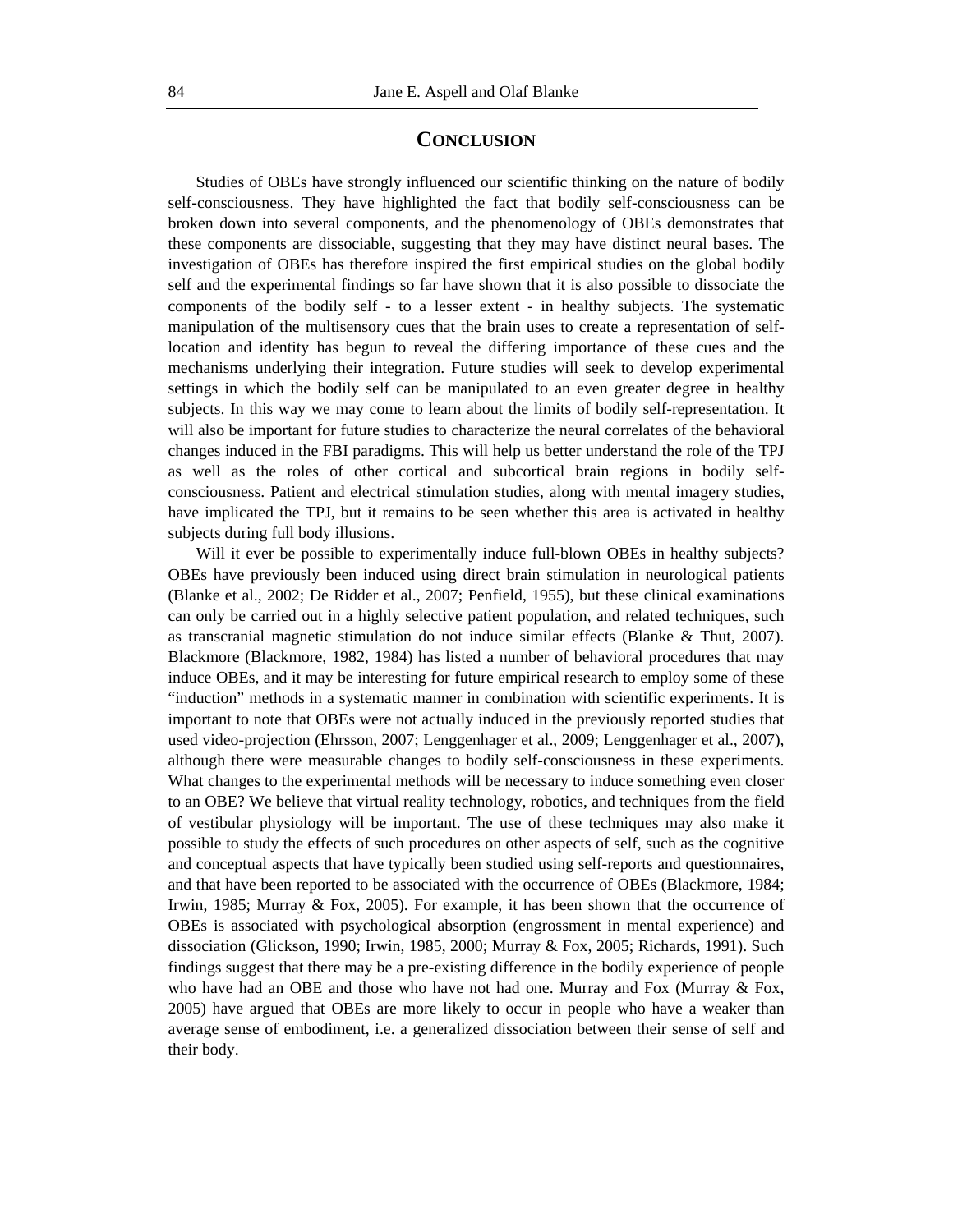Many questions remain unanswered. Is there a spatial limit over which referral of touch to a virtual body can occur? What other modalities - apart from tactile - could be mislocalized during full body illusions? What is the role of sensorimotor contingencies? What role does interoception - the brain's representation of the heartbeat, blood pressure, the digestive system etc. - play in bodily self-consciousness? And how do the exteroceptive senses like vision and audition interact with interoception in the construction of the self and the self-centered world? Answering these questions will lead us closer to a tantalizing and important goal: a neuroscientific model of the 'I' of experience and thought and of our identity across a lifetime.

#### **REFERENCES**

- Arzy, S., Seeck, M., Ortigue, S., Spinelli, L., & Blanke, O. (2006a). Induction of an illusory shadow person. *Nature, 443(7109),* 287-287.
- Arzy, S., Thut, G., Mohr, C., Michel, C. M., & Blanke, O. (2006b). Neural Basis of Embodiment: Distinct Contributions of Temporoparietal Junction and Extrastriate Body Area. *Journal of Neuroscience, 26(31),* 8074-8081.
- Aspell, J. E., Lenggenhager, B., & Blanke, O. (2009). Keeping in touch with one's self: multisensory mechanisms of self-consciousness. *submitted*.
- Austen, E., Soto-Faraco, S., Enns, J., & Kingstone, A. (2004). Mislocalizations of touch to a fake hand. *Cognitive, Affective and Behavioral Neuroscience, 4,* 170-181.
- Blacher, R. S. (1975). On awakening paralyzed during surgery. A syndrome of traumatic neurosis. *Journal of the American Medical Association, 234(1),* 67-68.
- Blackmore, S. (1982). *Beyond the body. An investigation of out-of-body experiences.* London: Heinemann.
- Blackmore, S. (1984). A psychological theory of the out-of-body experience. *Journal of Parapsychology, 48*, 201-218.
- Blanke, O., & Castillo, V. (2007). Clinical neuroimaging in epileptic patients with autoscopic hallucinations and out-of-body experiences. *Epileptologie, 24*, 90-95.
- Blanke, O., Landis, T., Spinelli, L., & Seeck, M. (2004). Out-of-body experience and autoscopy of neurological origin. *Brain, 127(2),* 243-258.
- Blanke, O., & Metzinger, T. (2009). Full-body illusions and minimal phenomenal selfhood. *Trends in Cognitive Sciences, 13(1),* 7-13.
- Blanke, O., Metzinger, T., & Lenggenhager, B. (2008). Response to Kaspar Meyer's E-Letter. *Science E-letter*.
- Blanke, O., & Mohr, C. (2005). Out-of-body experience, heautoscopy, and autoscopic hallucination of neurological origin: Implications for neurocognitive mechanisms of corporeal awareness and self-consciousness. *Brain Research Reviews, 50(1),* 184-199.
- Blanke, O., Mohr, C., Michel, C., Pascual-Leone, A., Brugger, P., Seeck, M., et al. (2005). Linking Out-of-Body Experience and Self Processing to Mental Own-Body Imagery at the Temporoparietal Junction. *Journal of Neuroscience, 25(3),* 550-557.
- Blanke, O., Ortigue, S., Landis, T., & Seeck, M. (2002). Neuropsychology: Stimulating illusory own-body perceptions. *Nature, 419(6904),* 269-270.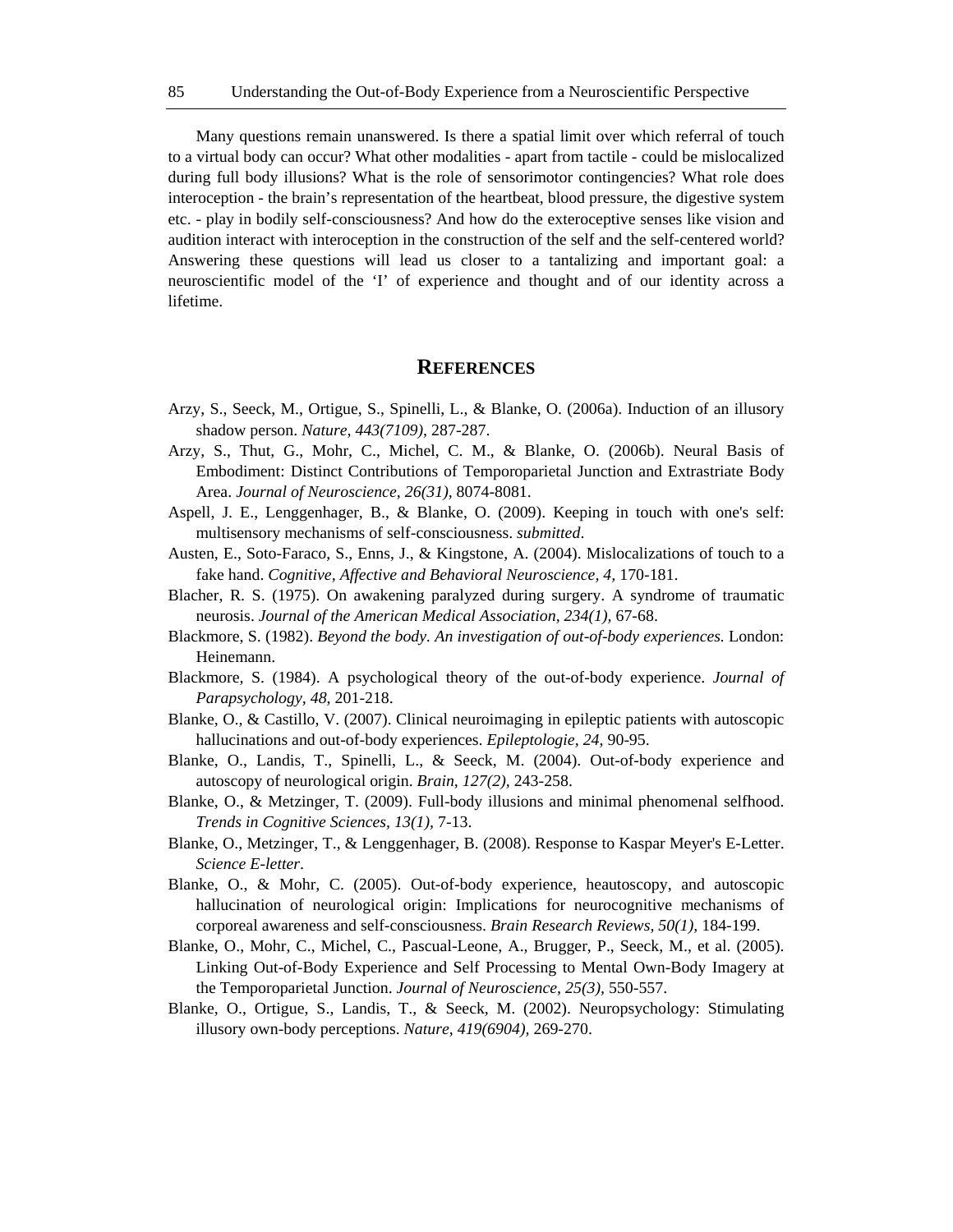- Blanke, O., & Thut, G. (2007). Inducing out of body experiences. In G. Della Sala (Ed.), *Tall Tales* Oxford: Oxford University Press.
- Botvinick, M., & Cohen, J. (1998). Rubber hands /`feel/' touch that eyes see. *Nature, 391*(6669), 756-756.
- Brandt, T., & Dieterich, M. (1999). The vestibular cortex: Its locations, functions, and disorders. *Annals of the New York Academy of Science, 871(1),* 293-312.
- Bremmer, F., Schlack, A., Duhamel, J.-R., Graf, W., & Fink, G. R. (2001). Space coding in primate posterior parietal cortex. *NeuroImage, 14(1),* S46-S51.
- Brugger, P. (2002). Reflective mirrors: Perspective-taking in autoscopic phenomena. *Cognitive Neuropsychiatry, 7*, 179-194.
- Brugger, P., Agosti, R., Regard, M., Wieser, H., & Landis, T. (1994). Heautoscopy, epilepsy, and suicide. *Journal of Neurology, Neurosurgery, and Psychiatry, 57(7),* 838-839.
- Brugger, P., Regard, M., & Landis, T. (1997). Illusory reduplication of one's own body: Phenomenology and classification of autoscopic phenomena. *Cognitive Neuropsychiatry, 2(1),* 19-38.
- Bünning, S., & Blanke, O. (2005). The out-of body experience: precipitating factors and neural correlates. In *Progress in Brain Research* (Vol. 150, pp. 331-350): Elsevier.
- Calvert, G. A., Campbell, R., & Brammer, M. J. (2000). Evidence from functional magnetic resonance imaging of crossmodal binding in the human heteromodal cortex. *Current Biology, 10(11),* 649-657.
- Cheyne, J. A., & Girard, T. A. (2009). The body unbound: Vestibular-motor hallucinations and out-of-body experiences. *Cortex, 45(2),* 201-215.
- Cochen, V., Arnulf, I., Demeret, S., Neulat, M. L., Gourlet, V., Drouot, X., et al. (2005). Vivid dreams, hallucinations, psychosis and REM sleep in Guillain-Barre syndrome. *Brain, 128(11),* 2535-2545.
- De Ridder, D., Van Laere, K., Dupont, P., Menovsky, T., & Van de Heyning, P. (2007). Visualizing out-of-body experience in the brain. *The New England Journal of Medicine, 357(18),* 1829-1833.
- Dening, T. R., & Berrios, G. E. (1994). Autoscopic phenomena. *The British Journal of Psychiatry, 165(6),* 808-817.
- Devinsky, O., Feldmann, E., Burrowes, K., & Bromfield, E. (1989). Autoscopic phenomena with seizures. *Archives of Neurology, 46(10),* 1080-1088.
- Dieguez, S., & Blanke, O. (2008). Leaving body and life behind. Out-of-body and near–death experiences. In Tononi & Laureys (Eds.), *The neurology of consciousness*: MIT Press.
- Ehrsson, H. (2007). The experimental induction of out-of-body experiences. *Science, 317(5841),* 1048.
- Ehrsson, H., & Petkova, V. (2008). If I were you: Perceptual illusion of body swapping. *PLoS ONE, 3(12),* e3832.
- Ehrsson, H., Spence, C., & Passingham, R. (2004). That's my hand! Activity in premotor cortex reflects feeling of ownership of a limb. *Science, 305(5685),* 875-877.
- Fasold, O., von Brevern, M., Kuhberg, M., Ploner, C. J., Villringer, A., Lempert, T., et al. (2002). Human vestibular cortex as identified with caloric stimulation in functional magnetic resonance imaging. *NeuroImage, 17(3),* 1384-1393.
- Glickson, J. (1990). Belief in the paranormal and subjective paranormal experience. *Personality and Individual Differences, 11,* 675-683.
- Green, C. (1968). *Out-of-body experiences*. Oxford: Institute of Psychophysical Research.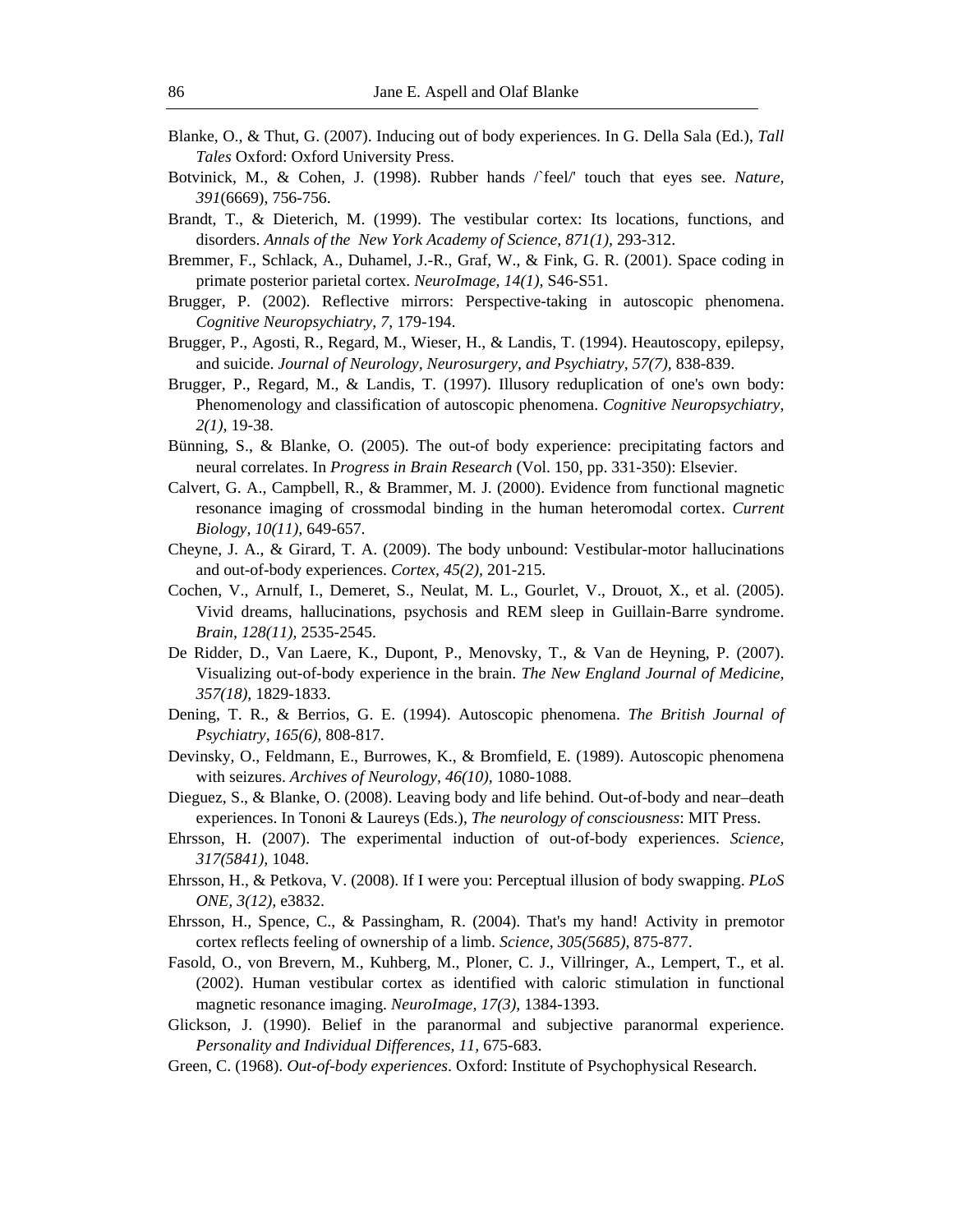- Grüsser, O., & Landis, T. (1991). The splitting of 'I' and 'me': heautoscopy and related phenomena. . In O. Grüsser & T. Landis (Eds.), *Visual agnosias and other disturbances of visual perception and cognition* (pp. 297-303). Amsterdam: MacMillan.
- Hécaen, H., & Ajuriaguerra, J. (1952). *Méconnaissances et hallucinations corporelles: intégration et désintégration de la somatognosie* Paris: Masson.
- Irwin, H. (1985). *Flight of mind: A psychological study of the out-of-body experience.* Metuche, NJ: Scarecrow Press.
- Irwin, H. (2000). The disembodied self: An empirical study of dissociation and the out-ofbody experience. *Journal of Parapsychology, 64,* 261-276.
- Kölmel, H. (1985). Complex visual hallucinations in the hemianopic field. *Journal of Neurology, Neurosurgery and Psychiatry, 48,* 29-38.
- Le Chapelain, L., Beis, J. M., Paysant, J., & Andre, J. M. (2001). Vestibular caloric stimulation evokes phantom limb illusions in patients with paraplegia. *Spinal Cord, 39(2),* 85-87.
- Lenggenhager, B., Lopez, C., & Blanke, O. (2008). Influence of galvanic vestibular stimulation on egocentric and object-based mental transformations. *Experimental Brain Research*, *184,* 211-221.
- Lenggenhager, B., Mouthon, M., & Blanke, O. (2009). Spatial aspects of bodily selfconsciousness. *Consciousness and Cognition, In Press, Corrected Proof*.
- Lenggenhager, B., Tadi, T., Metzinger, T., & Blanke, O. (2007). Video ergo sum: Manipulating bodily self-consciousness. *Science, 317(5841),* 1096-1099.
- Leube, D. T., Knoblich, G., Erb, M., Grodd, W., Bartels, M., & Kircher, T. T. J. (2003). The neural correlates of perceiving one's own movements. *NeuroImage, 20(4),* 2084-2090.
- Lhermitte, J. (1939). Les phenomènes héautoscopiques, les hallucinations spéculaires et autoscopiques. . In *L'image de notre corps* (pp. 170-227). Paris: L'Harmattan.
- Lippman, C. (1953). Hallucinations of physical duality in migraine. *Journal of Nervous and Mental Disease, 117,* 345-350.
- Lloyd, D. M. (2007). Spatial limits on referred touch to an alien limb may reflect boundaries of visuo-tactile peripersonal space surrounding the hand. *Brain and Cognition, 64(1),* 104-109.
- Lobel, E., Kleine, J. F., Bihan, D. L., Leroy-Willig, A., & Berthoz, A. (1998). Functional MRI of galvanic vestibular stimulation. *Journal of Neurophysiology, 80(5),* 2699-2709.
- Lopez, C., Halje, P., & Blanke, O. (2008). Body ownership and embodiment: Vestibular and multisensory mechanisms. *Neurophysiologie Clinique/Clinical Neurophysiology, 38(3),*  149-161.
- Makin, T. R., Holmes, N. P., & Ehrsson, H. H. (2008). On the other hand: Dummy hands and peripersonal space. *Behavioral Brain Research, 191(1),* 1-10.
- Metzinger, T. (2003). *Being No One. The Self-Model Theory of Subjectivity*: MIT Press, USA.
- Metzinger, T., Rahul, B., & Bikas, K. C. (2007). Empirical perspectives from the self-model theory of subjectivity: a brief summary with examples. In *Progress in Brain Research* (Vol. Volume 168, pp. 215-245, 273-278): Elsevier.
- Meyer, K. (2008). How does the brain localize the self? *Science, E-letter*
- Moerman, N., Bonke, B., & Oosting, J. (1993). Awareness and recall during general anesthesia: Facts and feelings. *Anesthesiology, 79(3),* 454-464.
- Muldoon, S., & Carrington, H. (1929). *The Projection of the Astral Body*. London: Rider & Co.